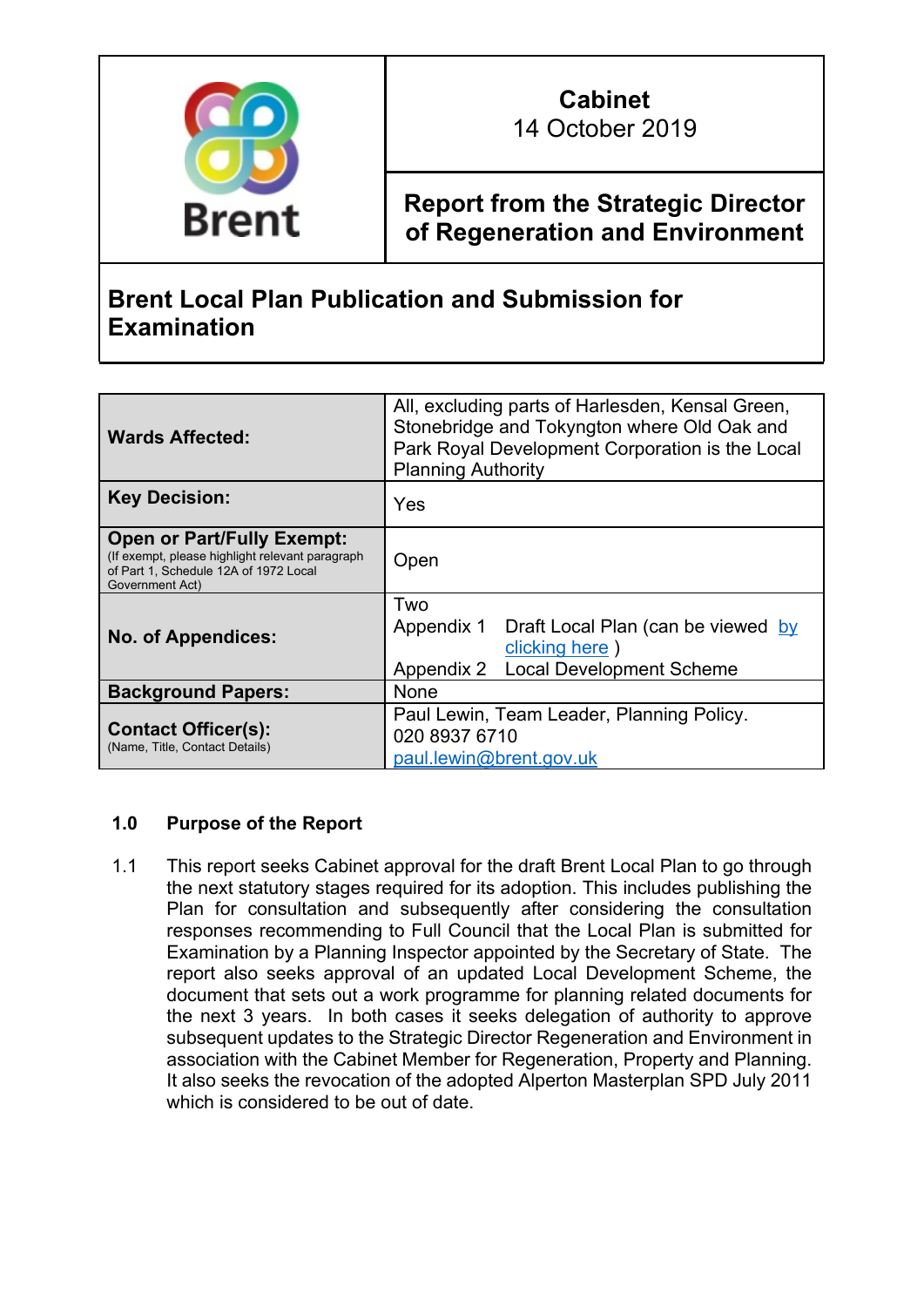#### **2.0 Recommendations**

- 2.1 Cabinet agrees that the Brent Local Plan in Appendix 1 is published for consultation.
- 2.2 Cabinet delegate authority to the Strategic Director Regeneration and Environment in association with the Cabinet Member for Regeneration, Property and Planning to make proposed modifications to the Brent Local Plan prior to submission and if required through the Examination process.
- 2.3 Cabinet recommends that Full Council approve the submission of the draft Brent Local Plan with any proposed modifications, plus associated documents as set out in regulation 22 of The Town and Country Planning (Local Planning) (England) Regulations 2012), to the Secretary of State for Examination.
- 2.4 Cabinet approves the Brent Local Development Scheme 2019-22 as set out in Appendix 2.
- 2.5 Cabinet delegate authority to the Strategic Director Regeneration and Environment in association with the Cabinet Member for Regeneration, Property and Planning to approve future Brent Local Development Schemes.
- 2.6 Cabinet revokes the Alperton Masterplan Supplementary Planning Document July 2011.

#### **3.0 Detail**

- 3.1 Cabinet considered a paper on the  $13<sup>th</sup>$  February 2017 'Updating Brent Council's Planning Strategy (The Local Plan) that set out the process of updating the Council's statutory town planning policies. At that meeting Cabinet delegated authority to the Strategic Director Regeneration and Environment in association with the Portfolio Holder Regeneration, Growth, Employment and Skills to approve Development Plan consultation material to be issued pre-Publication (Regulation 19 of the The Town and Country Planning (Local Planning) (England) Regulations 2012) stage.
- 3.2 The draft Local Plan has been through all the necessary stages for which Cabinet delegated authority. In moving forward, the next stage is Regulation 19, or Publication of the Plan; a Cabinet decision.

#### **Draft Brent Local Plan – stages to date**

- 3.3 Since mid-2017 a significant amount of work has gone into shaping the draft Brent Local Plan. There have been three stages of engagement with the public to date:
	- Mid-August until the end of 2017: informal focussed workshops with residents and other interested parties across the borough. This sought to set out some of the challenges and opportunities related to planning for accommodating Brent's predicted population growth. It captured what people considered important about their area and where they thought there was potential for development to meet these population needs and improve Brent.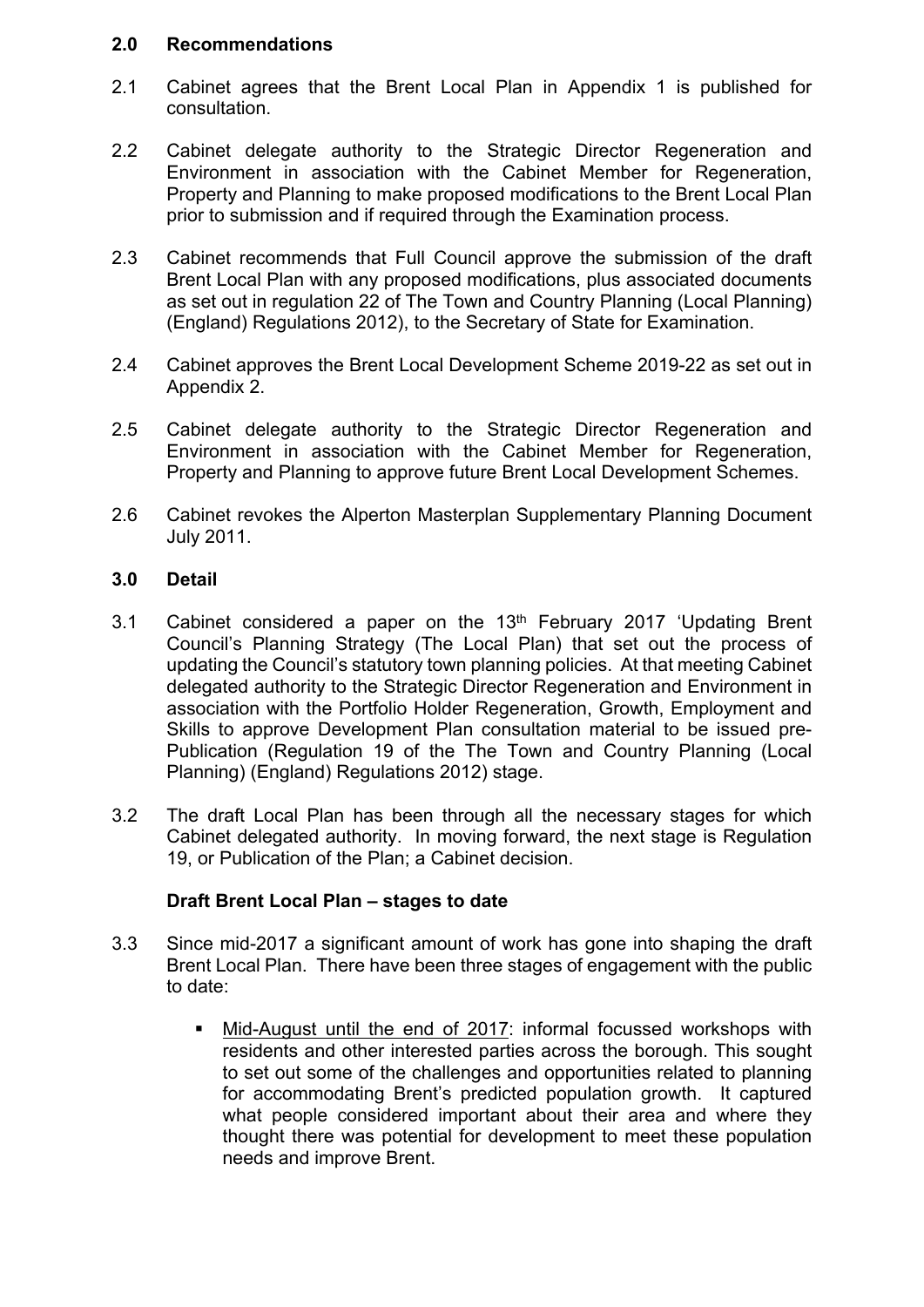- 'Issues and Options' consultation, February-March 2018: the second stage of consultation that occurred for 6 weeks.
- 'Preferred Options' consultation, November 2018-January 2019: the third stage of consultation that took place across the borough for 8 weeks. It took into account previous consultation responses. The main issues raised are set out in a [consultation](https://www.brent.gov.uk/media/16414476/preferred-options-consultation-statement-oct-2019.pdf) summary .In addition, fuller responses to each point raised and how the Plan has been amended if necessary are [available](tps://www.brent.gov.uk/media/16414309/all-comments-summary-v3.pdf) to view for those that made representations. These are in the list of background reports to this report.
- 3.4 Overall, the draft Plan has been well received. The wider community recognises the need to meet the existing needs of the population, particularly the need for additional affordable, family and specialist homes. There are however worries about the predicted growth of the population, and its impacts on infrastructure. Many communities are concerned about existing access to facilities, which are perceived to be inadequate or at full capacity. Whilst most welcome the investment that has come in regenerating Brent, there are also concerns about potential change in character and loss of green space. A Local Plan Members' Liaison Group consisting of 10 members from across the borough, including the Cabinet Member and Chair of Planning has met regularly throughout the Local Plan drafting process. It has acted as a sounding board/ critical friend related to the communication/ engagement process, contents and form of the draft document throughout its various stages to date.

#### **Brent Local Plan – format and content**

- 3.5 Consistent with national policy, the draft Local Plan has sought to complement higher level policy. This is the National Planning Policy Framework and the emerging draft London Plan. More emphasis has been placed on the emerging London Plan's policies rather than the existing London Plan. This is because it is likely the new one will be adopted by the time the Brent Local Plan's examination is concluded. It is a statutory requirement for Brent's Local Plan to be in general conformity with the adopted London Plan. Consistent with national policy requirements, the Brent Local Plan does not repeat higher level policy, and as such needs to be considered in association with the London Plan in particular. The draft Local Plan provides reference to London Plan policies to make it easier for users to see the relationship. It also takes account of and refers to the Sudbury and Harlesden Neighbourhood Plans which also form part of the development plan at relevant points.
- 3.6 The Plan has a vision, takes the London Plan's good growth policies and makes them locally relevant to Brent. It splits the borough up into 7 places, based on a number of factors including town centre catchments. This is to make the Plan more relevant at a local level to communities. For each of these places it outlines the challenges and opportunities, sets out a vision and related policy to deliver the vision. It has policies for specific site developments. It then also has specific theme policies consistent with those of the London Plan. As with the current Brent Local Plan, the major places of change will be Growth Areas. The Plan identifies 3 new Growth Areas at Northwick Park, Staples Corner and Neasden Station. The existing Growth Areas all have additional development opportunities identified and in some cases are extended.
- 3.7 It addresses the significant challenges that the council faces, in particular around meeting the needs of the predicted growth in the borough's population.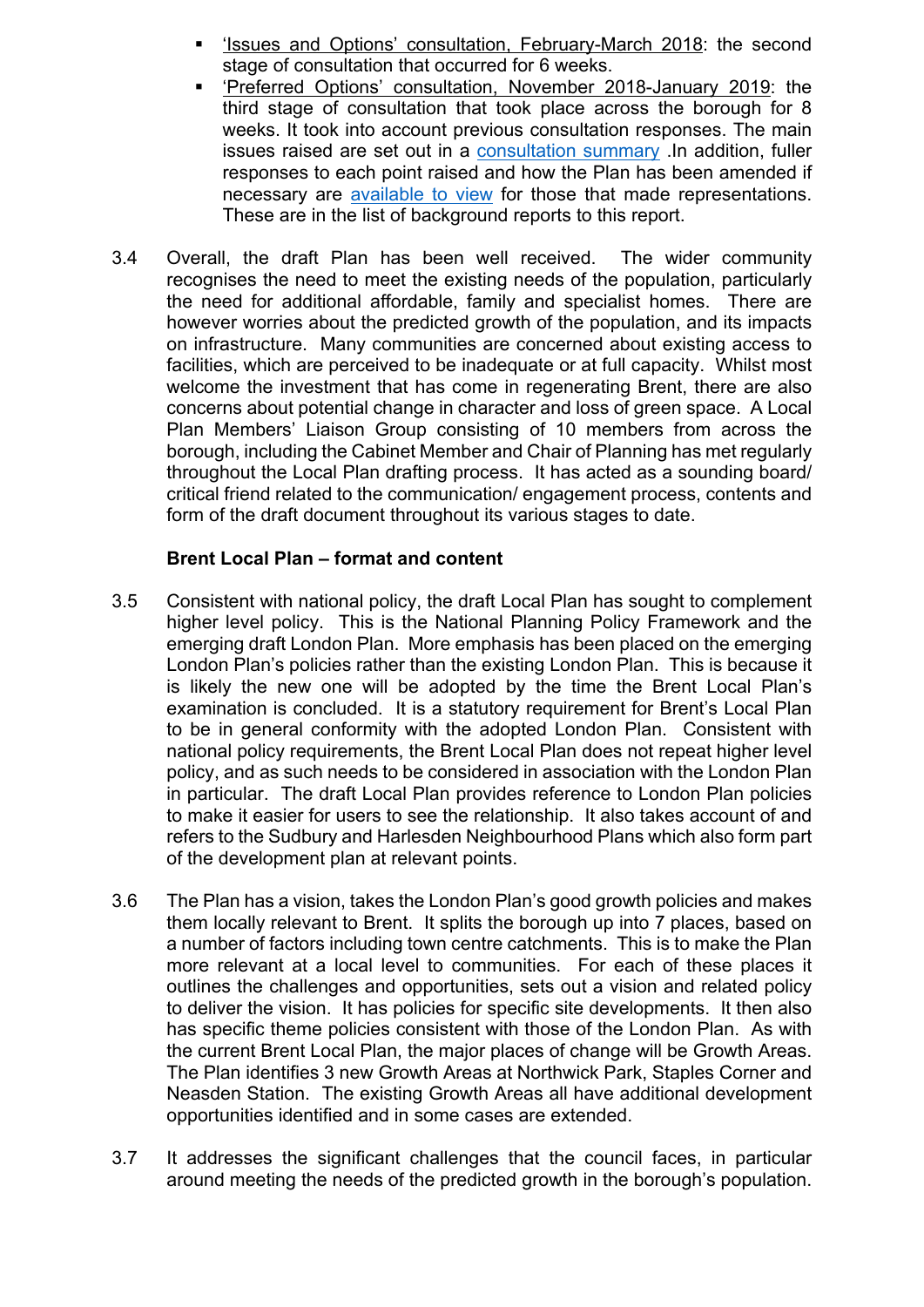It seeks to meet the housing needs of Brent and wider London by planning for at least 47,300 additional homes in the period to 2041. This is the amount that can be shown to be deliverable based on known sites and reasonable estimates of 'windfall' sites. It takes account of the recommendations of the Affordable Housing Task Group Report January 2019. In doing so it takes forward the council's strategic target of 50% affordable homes, whilst accepting the Mayor's fast track approach of a lower target in the meantime as a stepping stone to reaching the 50%. The affordable housing tenure split sought is 70% London Affordable Rent (equivalent to new build council) 30% intermediate including shared ownership, discount rent and discount sale. It seeks an affordable housing contribution in lieu of on-site provision for developments of 5-9 dwellings. It seeks to ensure specialist housing and family housing are delivered.

- 3.8 The Plan seeks to ensure that existing employment areas are protected and jobs increased through intensification of wholly business floorspace, or as part of mixed use developments. Town centres are promoted as the priority location for main town centre uses, whilst flexibility is allowed to ensure that they can change and diversify to meet the challenges caused by changes in shopping habits. As is currently the case policies to limit takeaways, shisha bars, betting shops payday loans and pawn brokers are also included.
- 3.9 The priority locations for tall buildings are identified, along with indicative heights. Policies protect social infrastructure but also set out when such infrastructure will be required. Policies seek to retain the borough's best historic environments, whilst more detail is set out on addressing the National stadium's future and protecting views of its setting. The boroughs open spaces are protected, along with policies for seeking new spaces in association with development. Policies to address climate change through control of water and the energy requirements of new development and to improve air quality are also included. The Plan complements the council's transport strategy of prioritising more sustainable movement over that of the private vehicle.

#### **Adoption of the Brent Local Plan – Next Stages**

- 3.10 The draft Local Plan has been through all the necessary stages for which Cabinet delegated authority. In moving forward, the Plan will go through the following stages, as outlined below:
- 3.11 Regulation 19 Stage, or publication of the Plan: this is a Cabinet decision. The publication stage provides a 6-week consultation period in which representations are sought on whether the Plan is 'sound'. The tests of soundness are set out in the National Planning Policy Framework. They are that Plans should be:
	- a) **Positively prepared**, that is as a minimum meeting all the area's identified needs;
	- b) **Justified**, being an appropriate strategy taking account of reasonable alternatives, and based on proportionate evidence;
	- c) **Effective**, being deliverable over the plan period and based on effective joint working; and
	- d) **Consistent with national policy**, enabling delivery of sustainable development.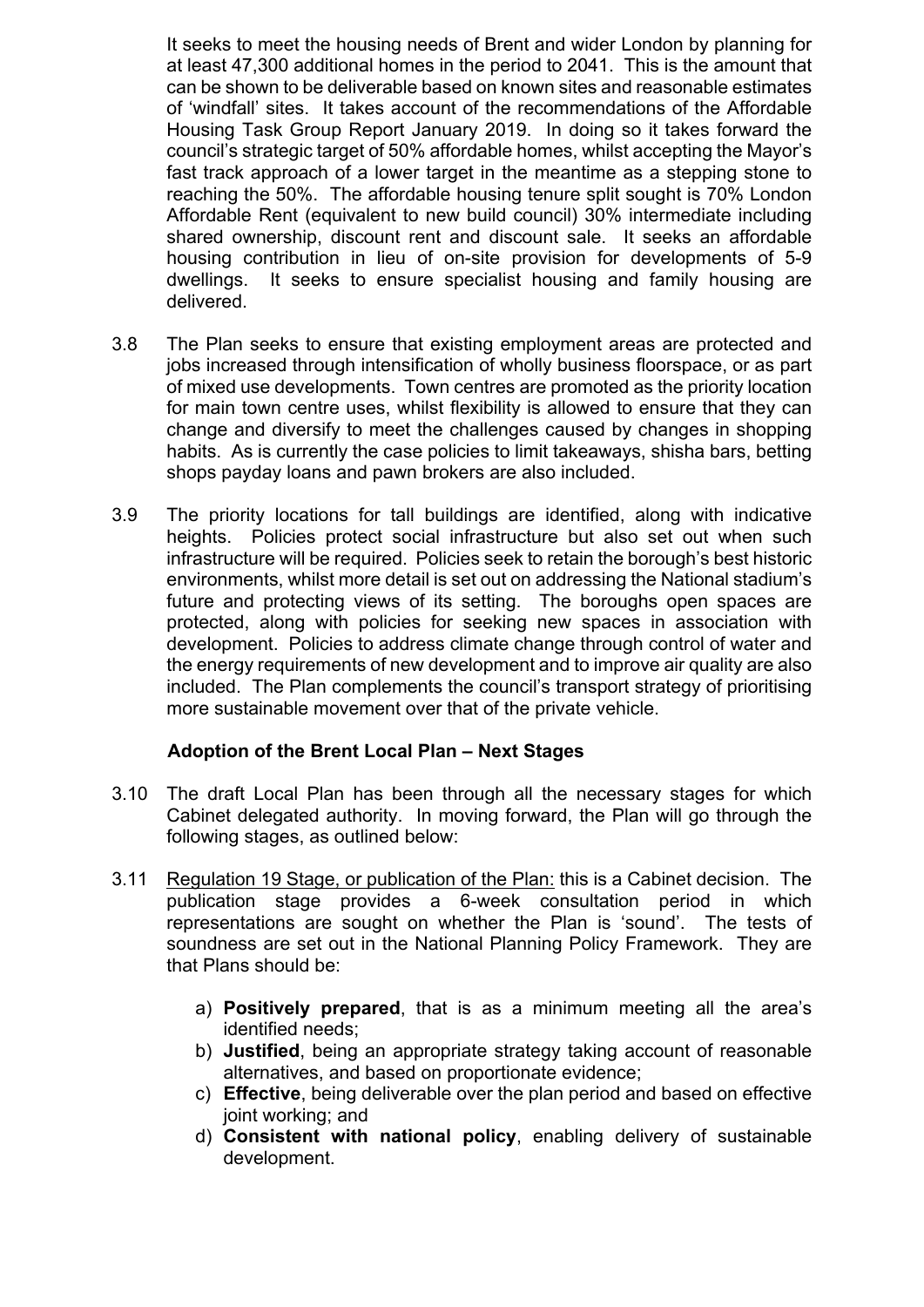- 3.12 After the publication period the Council will need to consider the representations made. If necessary, to address matters raised, particularly those related to soundness, there could be a need to propose modifications to the Plan. For the sake of efficiency, it is recommended that approval of any proposed modifications is delegated by Cabinet to the Strategic Director Regeneration and Environment in association with the Cabinet Member for Regeneration, Property and Planning.
- 3.13 Submission Stage: following publication and our assessment of representations, the Plan will need to be submitted to the Secretary of State for examination. This will subject the Plan to statutory tests related to the processes of its production and also the test of soundness. The process including the documents to be submitted is set out in Regulation 22 of The Town and Country Planning (Local Planning) (England) Regulations 2012. As this is the Plan that the Council wishes to adopt, the decision to submit is one that must be taken by Full Council. As such, this report recommends that Cabinet recommends that Full Council approves the submission of the publication plan, plus any modifications.
- 3.14 Examination Stage: examination of the Plan will be undertaken by an independent planning inspector appointed on the Secretary of State's behalf. Whilst the Council will submit a Plan which it considers is sound, there are likely to be outstanding objections raised in representations. Taking account of these and other issues, the Inspector may consider the Plan not to be sound, but that this could be overcome through an appropriate modification. To ensure the Plan has a greater likelihood of a positive examination, the Council can indicate that it will be willing to accept modifications it might need to propose where these would address issues of 'soundness' as recommended in the Inspector's examination report. As the examination process is relatively short, planning officers using their professional judgement will need to be able to respond at short notice, sometimes in the respective hearings sessions to make proposed modifications. Logistically, it will not be possible to engage with Full Council on each of these modifications at the time they are proposed.
- 3.15 Post examination consultation Stage: all proposed modifications will be subject to further consultation. Full Council does not meet frequently and would likely require a special meeting to be arranged to consider modifications. As such, to assist with the efficiency of the decision making process and timing of the Examination both Cabinet and Full Council will be recommended that the Strategic Director Regeneration and Environment in association with the Cabinet Member for Regeneration, Property and Planning be delegated to approve any such modifications for consultation.
- 3.16 Inspector's Report and Adoption: on receipt of a positive Inspector's report, the Council will have two choices. It can either adopt the Plan, subject to any proposed modifications if recommended by the Inspector, or alternatively it can choose not to adopt the Plan. As a policy document, its adoption will be a Full Council decision. Again for the sake of efficiency, it is not proposed to bring the Plan back to Cabinet prior to its adoption.

#### **London Plan and conformity**

3.17 The draft London Plan contains a number of policies which the Council formally objected to. Along with other members of the West London Alliance it appeared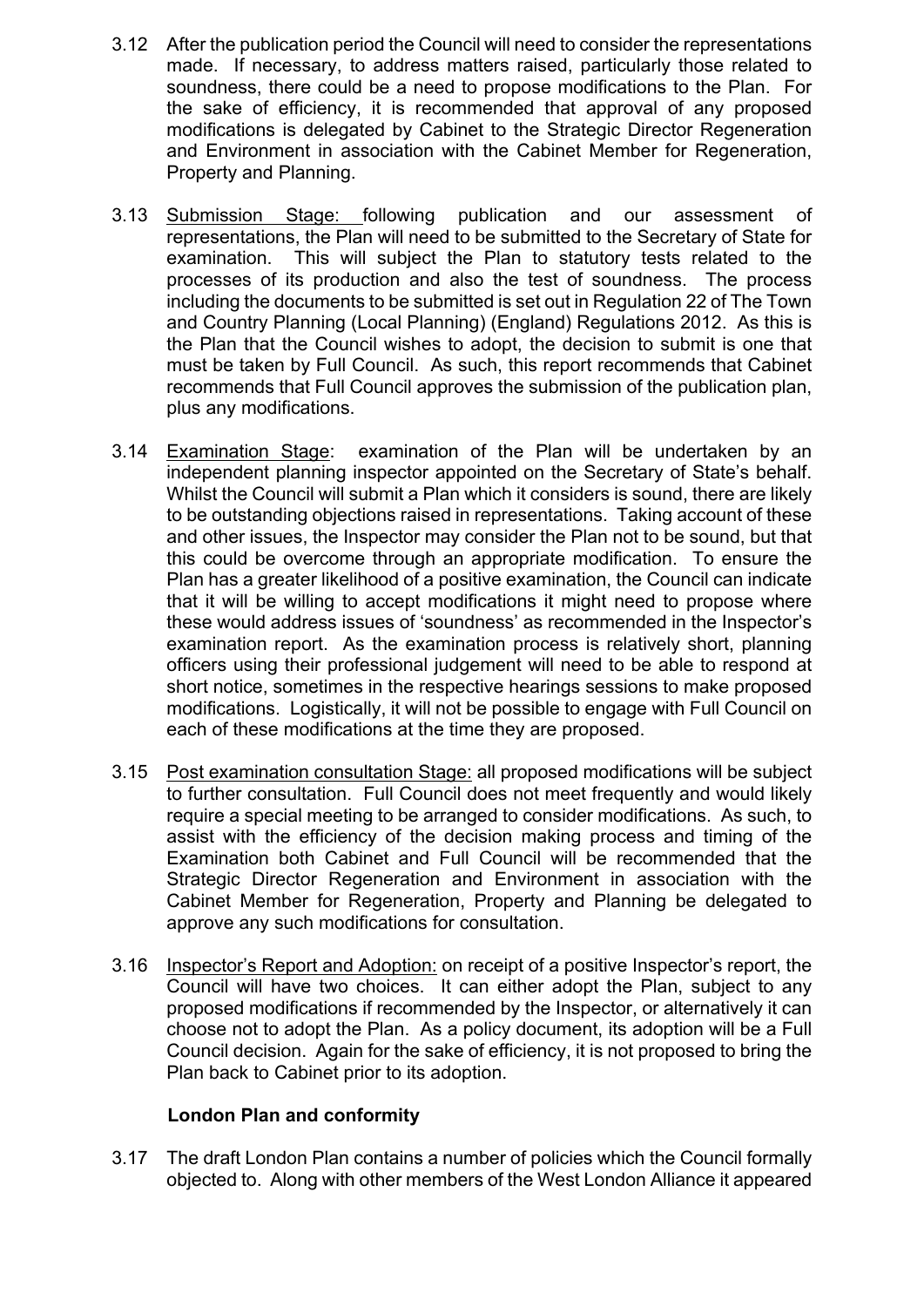at a number of the Examination hearings. Significant concerns were raised about Brent's housing target and in particular assumptions for delivery from small sites. The same was true of Brent's status as a provide capacity borough for industrial floorspace and its increased waste target. In relation to these issues, the GLA has not currently proposed alterations to the final version of the draft London Plan (July 2019) it has passed on to the panel of inspectors. The Panel's report is expected September/ October 2019. Subject to the contents of the report, the GLA anticipate the adoption of the London Plan in early 2020 prior to the Mayoral elections. This assumes no substantive subsequent intervention from the Secretary of State.

- 3.18 The GLA has made representations on the draft Local Plan. The majority of issues raised as concerns with regards to general conformity have been addressed through amendments to the draft Plan, or clarification of the council's approach to a matter with the GLA. The main non-conformity issue is likely to be the draft Plan's housing target to 2028/29. This is about 1,700 below the London Plan's target of 29,150 net additional dwellings. Taking account of the NPPF's minimum 'buffer' for the need to show 5-year availability of housing sites, it is around 2,600 homes below requirements. Whilst representing less than a year's supply, it is nevertheless a substantial sum that needs to be found.
- 3.19 The Local Plan's figure is based on evidence of the likely availability/delivery of sites. The draft London Plan does not consider the impact of each of their policies in the individual chapters of the London Plan in the round. e.g. the 'provide capacity' status for employment premises was not taken account of in the GLA's Strategic Housing Land Availability Assessment. The Assessment was used to identify potential dwellings capacities on sites in boroughs. The policy effectively will require boroughs to turn off a previous form of housing land supply, e.g. non-designated employment sites such as factories or offices which might have previously been developed for housing (and in Brent has been a significant recent provider of dwellings), as well as requiring re-provision of more employment space in redevelopments of sites which will also reduce the capacity of those sites to provide housing.
- 3.20 Extensive engagement has occurred for sites to be promoted for housing development through the Local Plan process. All known and potential capacity for sites has been identified. The NPFF has a requirement to evidence past and future housing delivery on an on-going basis against adopted Local Plan targets. Failure results in Local Plan policies being considered out of date. This will lead to the presumption in favour of development, taking account of the policies of the NPPF being given greater weight than those in the Local Plan.
- 3.21 The council essentially has 3 choices on what it can do. These are:
	- a) amend the draft Plan housing target to that of the draft London Plan. As all known sites have been identified, this will be by increasing the 'windfall' allowance, moving more towards the GLA's assumptions on small site housing delivery;
	- b) delay publication and do further work in terms of engagement with site owners and developers on the basis that it might identify some more housing capacity; or
	- c) progress with publishing the draft Plan as is and subsequently submitting it for examination.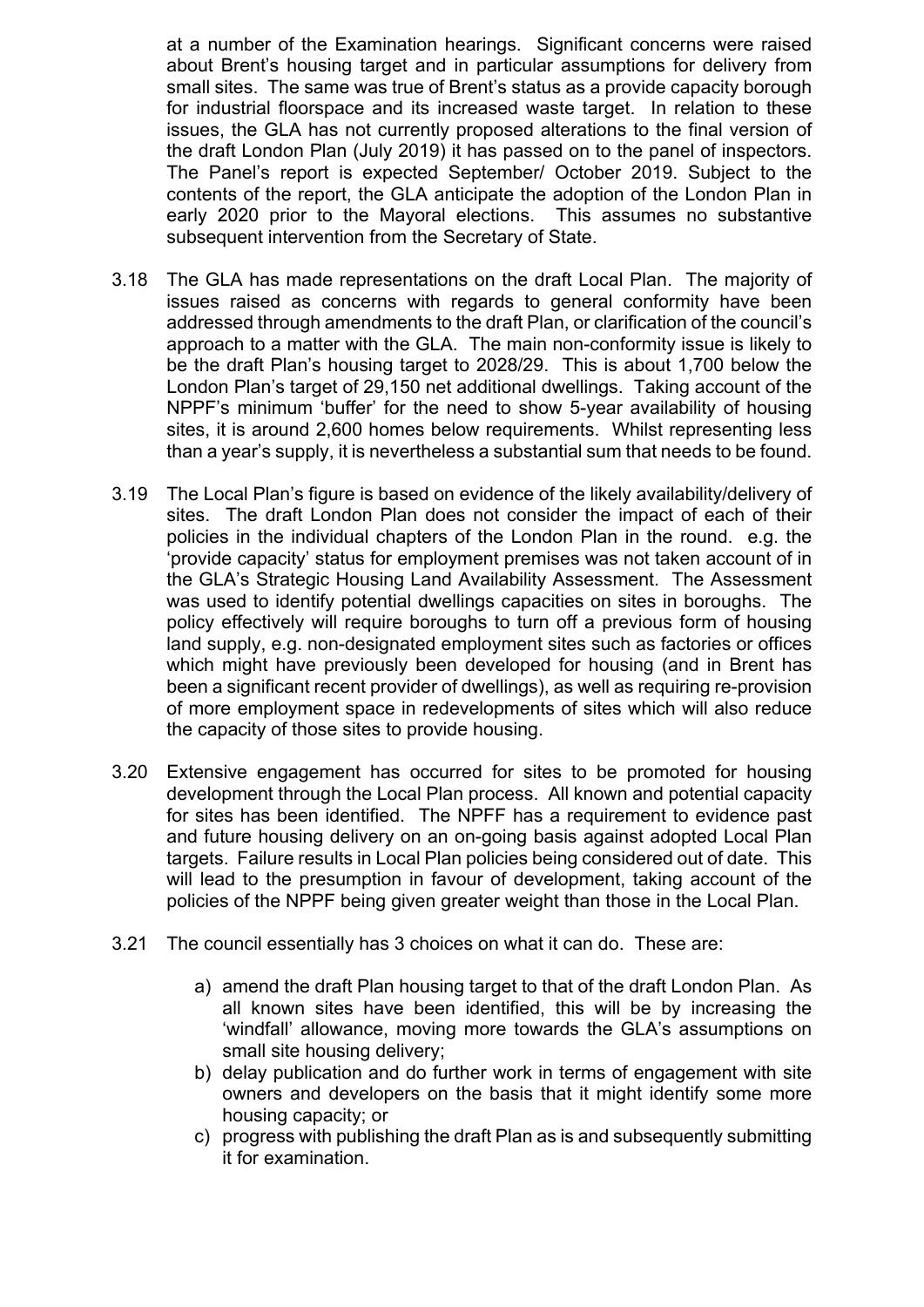- 3.22 Option a) is not regarded as appropriate as it is considered that as much small sites capacity as can reasonably be justified is included in the draft Plan already. To set a target consistent with the draft London Plan without reasonable prospect of delivery opens the council up to the risk of failing against the NPPF's delivery tests. Ultimately this will mean that the Local Plan's status is diminished, with the risk that development may occur of a type, or in a place that the council or local communities do not support.
- 3.23 Option b) is not regarded as appropriate. It is not certain that the extension of time will result in the necessary additional capacity being identified. It will cause further delay to the Plan's adoption. This will have implications for the evidence base to support the Plan, which might become less relevant/ robust. It will also result in the existing Local Plan becoming further out of date, whilst the emerging Plan's status will have very limited weight due to the lack of a Council resolution to submit for examination.
- 3.24 Option c) is considered to be the most reasonable approach, although it is not without risk. The publication may identify additional acceptable housing sites/ capacity through representations received, although this is thought unlikely. Any new sites these can be incorporated into the Plan through proposed modifications either before submission for examination, or during the examination process. If no additional capacity is identified through publication, the council will have the opportunity to present its evidence to the Inspector. The GLA may formally object to the Plan at the examination. The Inspector may consider the council's position robust and accept the Local Plan's housing target. Alternatively based on the evidence before them, they may suggest the council considers additional sources of capacity that they think it is reasonable to assume can be delivered and that the Plan target is amended. Another alternative is that they require the council to do more work to identify additional capacity from unspecified sources if there are no other reasonable prospects in the evidence before then.
- 3.25 It is important to recognise that the Inspector is only likely to suggest modifications in their report where the council proposes them or indicates that it is likely to accept them during the examination process. There is a very remote possibility that the inspector will decide none of these routes appropriate and ultimately conclude that the Plan is incapable of being found sound. This is considered to be very unlikely as inspectors are generally pragmatic, ultimately seeking to ensure that wherever possible Plans can progress to adoption.
- 3.26 On this basis it is recommended that the council progresses with the regulation 19 publication of the Plan and following this, after considering representations received, submission to the Secretary of State for examination.

#### **Brent Local Development Scheme**

3.27 The Brent Local Development Scheme sets out the timetable for the production of the Development Plan/ Local Plan and any associated supplementary planning or advice documents produced by the council and Neighbourhood Plans/ Neighbourhood Development Orders by Neighbourhood Forums. It is a requirement of Section 15 of the Planning and Compulsory Purchase Act 2004 (as amended) that it is updated on a regular basis. The Brent Local Development Scheme is usually for a 3-year period. The last Local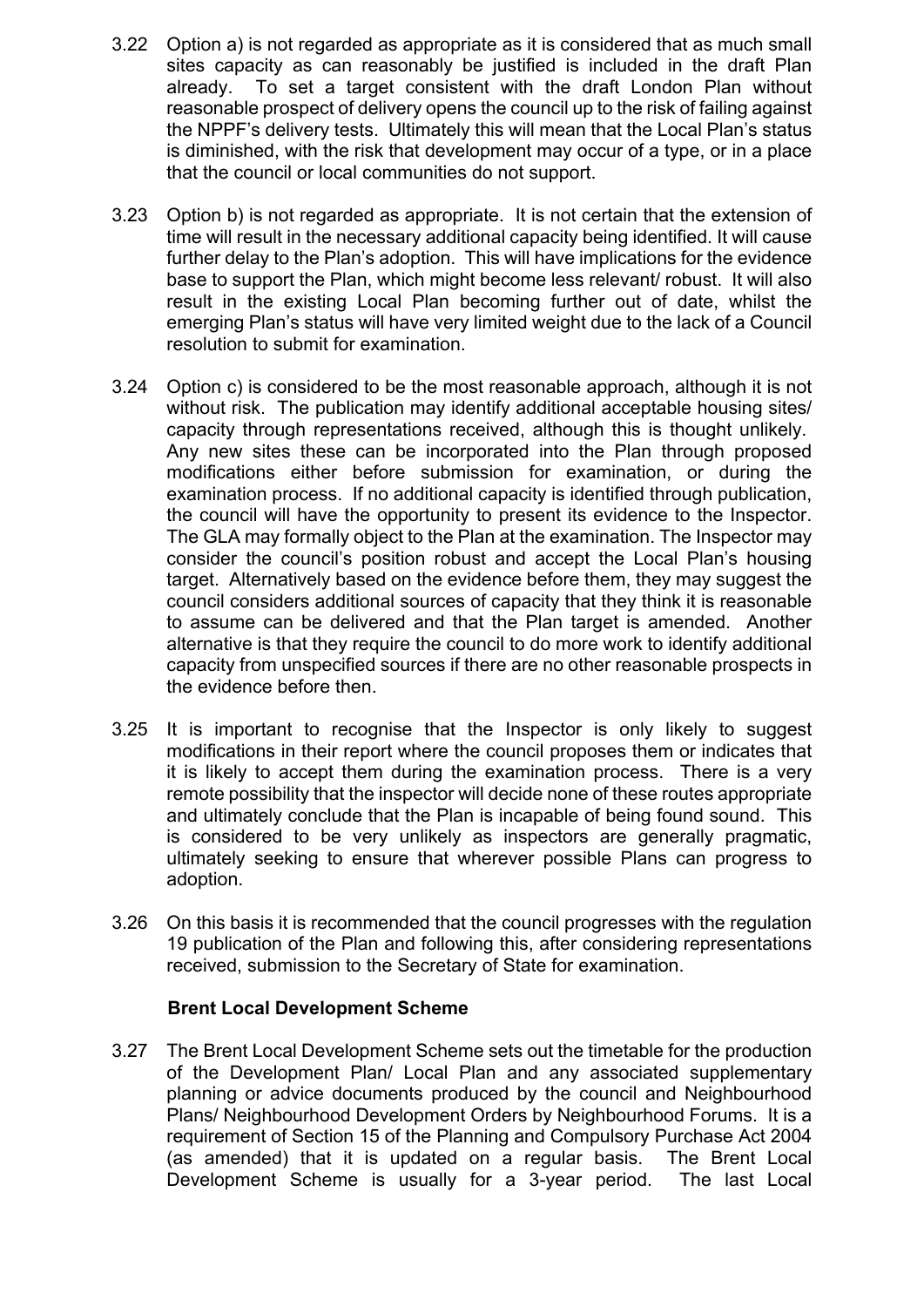Development Scheme was approved by Cabinet in February 2017. It is due a refresh and the updated version is included in Appendix 2 of this report. The Inspector who examines the Local Plan is likely to review the Scheme to check that the Plan is consistent with the adoption timetable set out. Appendix 2 and 3 of the Scheme identify the work programme in more detail and the likely timeline of delivery. The majority of resource will go into advancement of the Local Plan, plus some supporting policy guidance to support delivery. Once the Plan is adopted, a review of the Scheme can occur.

3.28 It is recommended that Cabinet approve the Local Development Scheme as set out in Appendix 2 of this report. Currently adoption of the Scheme is a Cabinet decision. This is not considered to be an optimal use of Cabinet time, nor officer time when considering the associated processes required to bring an item to Cabinet for what is essentially a Spatial Planning service delivery project plan. To assist efficiency, it is recommended that Cabinet delegate authority for approval of future Local Development Schemes to the Strategic Director Regeneration and Environment in association with the Cabinet Member for Regeneration, Property and Planning.

#### **Alperton Masterplan Supplementary Planning Document July 2011**

- 3.29 The Alperton Masterplan Supplementary Planning Document was adopted by the Council in July 2011. The document set out a vision for the redevelopment of Alperton Growth Area as identified in the Brent Core Strategy and the site allocations identified in the Brent Site Specific Allocations 2011. The document was reflective of and consistent of the development activity/ aspirations which were still very subdued following the financial crisis of 2008. It also was guided by London Plan policies which, compared to the current draft London Plan, set what would now be regarded as very modest housing targets for Brent.
- 3.30 The document has been helpful in terms of setting out a vision, some element of place-making and articulating key connections to and along the canal and through developments. Nevertheless, in terms of built form, the document in particular in terms of scale and density has modest ambitions. In the context of draft London Plan housing targets, current and draft London Plan design policy and planning permissions delivered more recently, it is evident that as a material consideration the guidance is becoming less relevant to current day decision making. In some cases, it has conflicted with schemes recently considered appropriate for grant of planning permission. This brings unnecessary uncertainty to the decision making process which the removal of the Supplementary Planning Document as a material planning consideration would address.
- 3.31 In moving forward, the draft Local Plan seeks a greater scale of development capacity on sites than has previously been identified. It also identifies more sites capable of redevelopment. The draft Local Plan takes forward the key positive principles of the Supplementary Planning Document in terms of improving the canal corridor, improving connections through the area, providing public open space and ensuring that new developments reduce in scale towards existing residential areas that will remain.
- 3.32 Given the scale of development set out in the Alperton Masterplan, there will in a number of cases be a clear conflict with the emerging Local Plan. As such, to reduce the potential for confusion of the extent to which the Alperton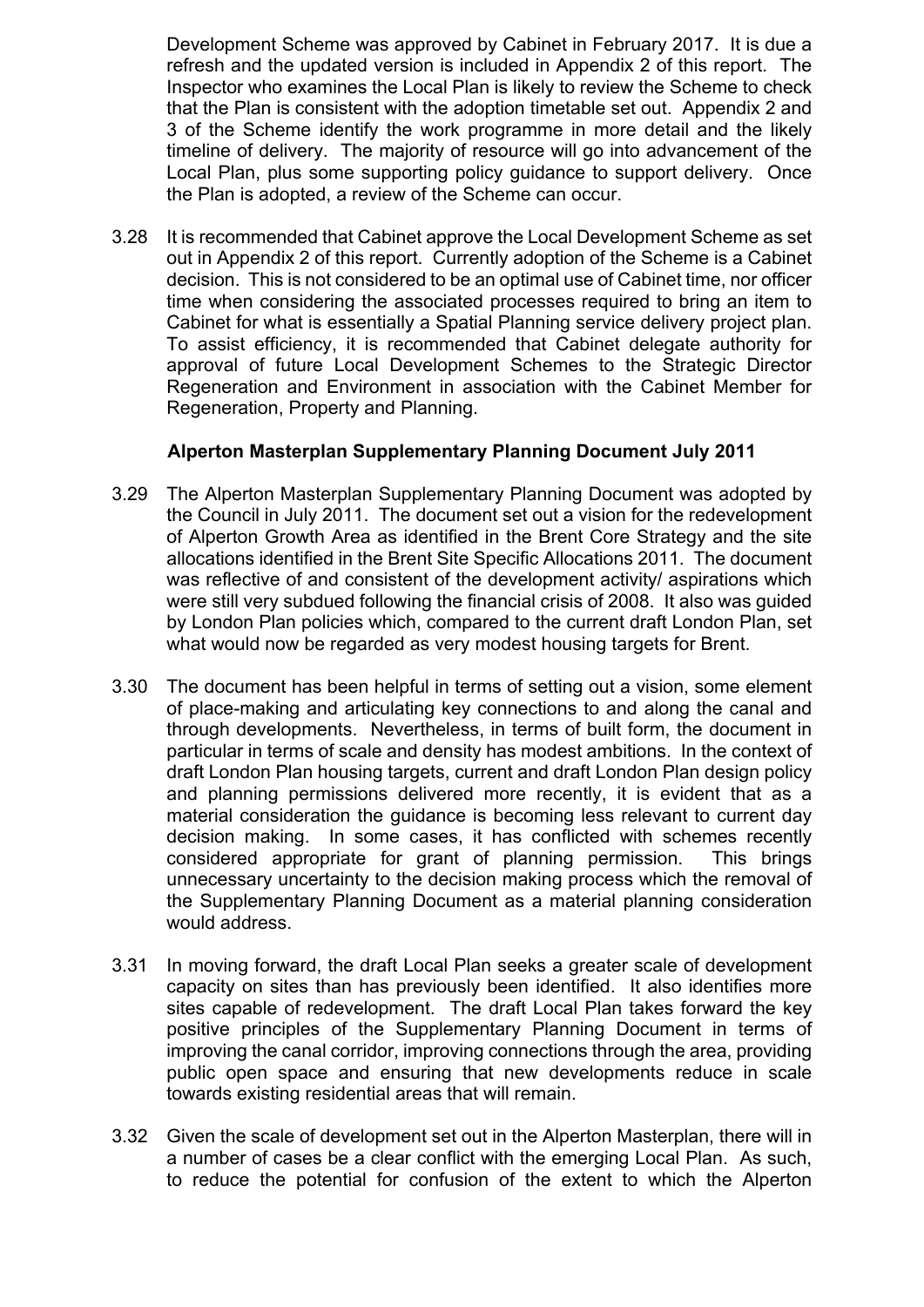Masterplan is a material consideration in the determination planning applications compared to the emerging Local Plan it is recommended that Cabinet formally revokes the Alperton Masterplan as a Supplementary Planning Document.

#### **4.0 Financial Implications**

- 4.1 In moving forward, the most significant expense associated with the adoption of the Plan will be the examination process. A fee will be payable to the Planning Inspectorate, the size of which is dependent on the examination's duration. Some additional work on the evidence base, such as viability testing or a consultant's attendance at the examination may be required. There is a remote possibility of external legal advice from Counsel being required. A small amount of funds will be required for publicity and engagement for publication, examination and adoption.
- 4.2 The potential costs associated with the next stages of the adoption of the Local Plan are anticipated to be within the existing Local Plan budget provision. The delivery of the projects in the Local Development Scheme is also within existing budgets.

#### **5.0 Legal Implications**

- 5.1 Planning documents (both statutory and non-statutory) have a clearly defined process for their adoption and revocation which will be followed. The Local Plan must be prepared in accordance with the Planning and compulsory purchase Act 2004 and Town and Country Planning (Local Planning) (England) Regulations 2012.
- 5.2 Planning and other applications must be determined in accordance with the Development Plan and Listed Building legislation unless significant material considerations indicate otherwise. Policies, guidance and the Local List will hold the most weight where they are up to date and consistent with national and London Plan policy.
- 5.3 Advice has been received from the legal department on how to best address efficiency of working when considering the provisions of the Council's constitution.

#### **6.0 Equality Implications**

- 6.1 The Equality Act 2010 introduced a new public sector equality duty under section 149. It covers the following nine protected characteristics: age, disability, gender reassignment, marriage and civil partnership, pregnancy and maternity, race, religion or belief, sex and sexual orientation. The Council must, in exercising its functions, have "due regard" to the need to:
	- 1. Eliminate unlawful discrimination, harassment and victimisation and other conduct prohibited by the Act.
	- 2. Advance equality of opportunity between people who share a protected characteristic and those who do not.
	- 3. Foster good relations between people who share a protected characteristic and those who do not.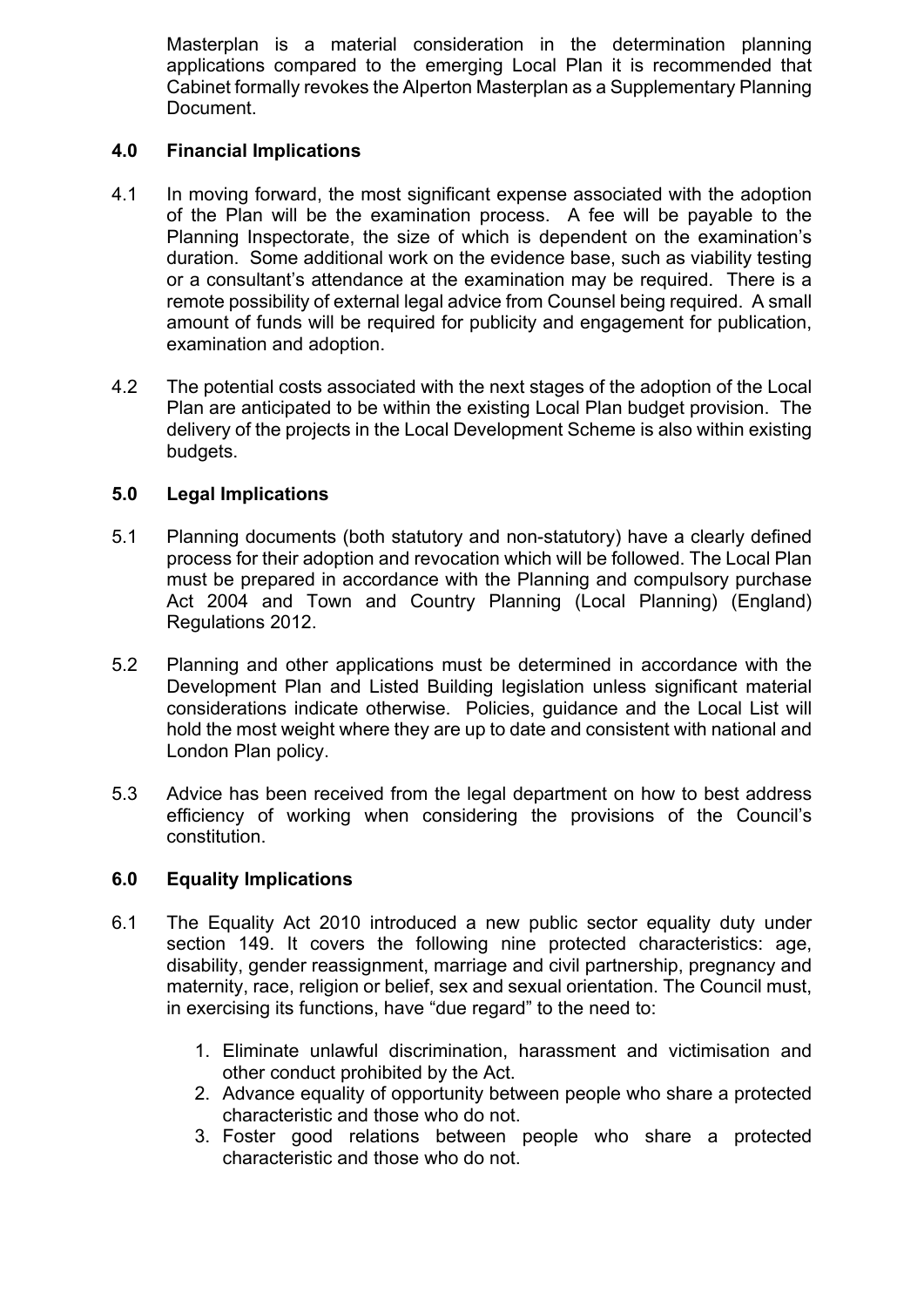- 6.2 Full statutory public consultation will be carried out in the process of preparing in undertaking the work as identified in the report. Equalities Impact Assessments will be undertaken in association with each of the work streams in the Local Development Scheme.
- 6.3 The draft Local Plan has been subject to Equality Impact Assessment, with the input of the Council's equalities officer, along with Health Impact Assessment and Strategic Environmental Assessment. This is set out in the Integrated Impact Assessment. This has informed the policies, including analysis of potential alternatives, to seek to reduce adverse impacts and wherever possible improve the outcomes for those with protected characteristics and the social, economic and environmental outcomes of the Plan.

#### **7.0 Consultation with Ward Members and Stakeholders**

- 7.1 Consultation has been extensive and on-going throughout the stages of adoption. It has included leaflets delivered to every home in the borough. Public workshops in each Brent connects area at issues and options stage. Additional workshops at preferred options stage. Workshops with specific groups, e.g. developers/landowners, housing associations, youth parliament, disability groups, mothers, faith groups, utilities and meetings with adjacent London Boroughs/Old Oak Development Corporation/GLA. Drop in/ information sessions in all local libraries and other locations relevant to local communities, e.g. temples.
- 7.2 Ward members have been engaged through the Local Plan Members' Liaison Group which has met regularly. All members have been invited to numerous workshops at issues and options stage and preferred options stage. The Resources and Public Realm Scrutiny Committee 15<sup>th</sup> January 2019 considered the Preferred Options consultation version of the draft Local Plan and the results of consultation. Members have been informed of progress of the Plan and events through the members' bulletin. The Cabinet member has routinely sent e-mails to all members at key stages of the engagement process.
- 7.3 Any one will be able to respond to consultation on the document for the next stages. Awareness raising will be through press-releases, members' bulletin, an article in the Brent Magazine, announcements on the website, public notices, placing documents in libraries and writing to statutory consultees and people on the council's Local Plan consultation database who might have expressed an interest in being kept informed on the Local Plan. There will be some drop in sessions where officers will be available to can discuss the Plan's contents.

#### Related Documents

Updating the [Council's](http://democracy.brent.gov.uk/ieDecisionDetails.aspx?AIId=23813) Planning Strategy (The Local Plan) Brent Cabinet 14th [February](http://democracy.brent.gov.uk/ieDecisionDetails.aspx?AIId=23813) 2017 Brent Local Plan Issues and Options [February](http://www.brent.gov.uk/media/16409901/brent-issues-_-options.pdf) 2018 Brent Local Plan [Consultation](https://www.brent.gov.uk/media/16411770/consultation-report-final-november-2018.pdf) Report November 2018 Brent Local Plan Preferred Options [November](https://www.brent.gov.uk/media/16411928/brent-preferred-options-local-plan-nov-2018.pdf) 2018 Brent Local Plan Preferred Options [Consultation](https://www.brent.gov.uk/media/16414476/preferred-options-consultation-statement-oct-2019.pdf) Summary October 2019 Brent Local Plan Preferred Options [Consultation](tps://www.brent.gov.uk/media/16414309/all-comments-summary-v3.pdf) Responses and Officer Comments [October](tps://www.brent.gov.uk/media/16414309/all-comments-summary-v3.pdf) 2019 Brent Local Plan Integrated Impact [Assessment](https://www.brent.gov.uk/shapebrent) October 2019 Draft [London](https://www.london.gov.uk/sites/default/files/draft_london_plan_-_consolidated_changes_version_july_2019.pdf) Plan July 2019